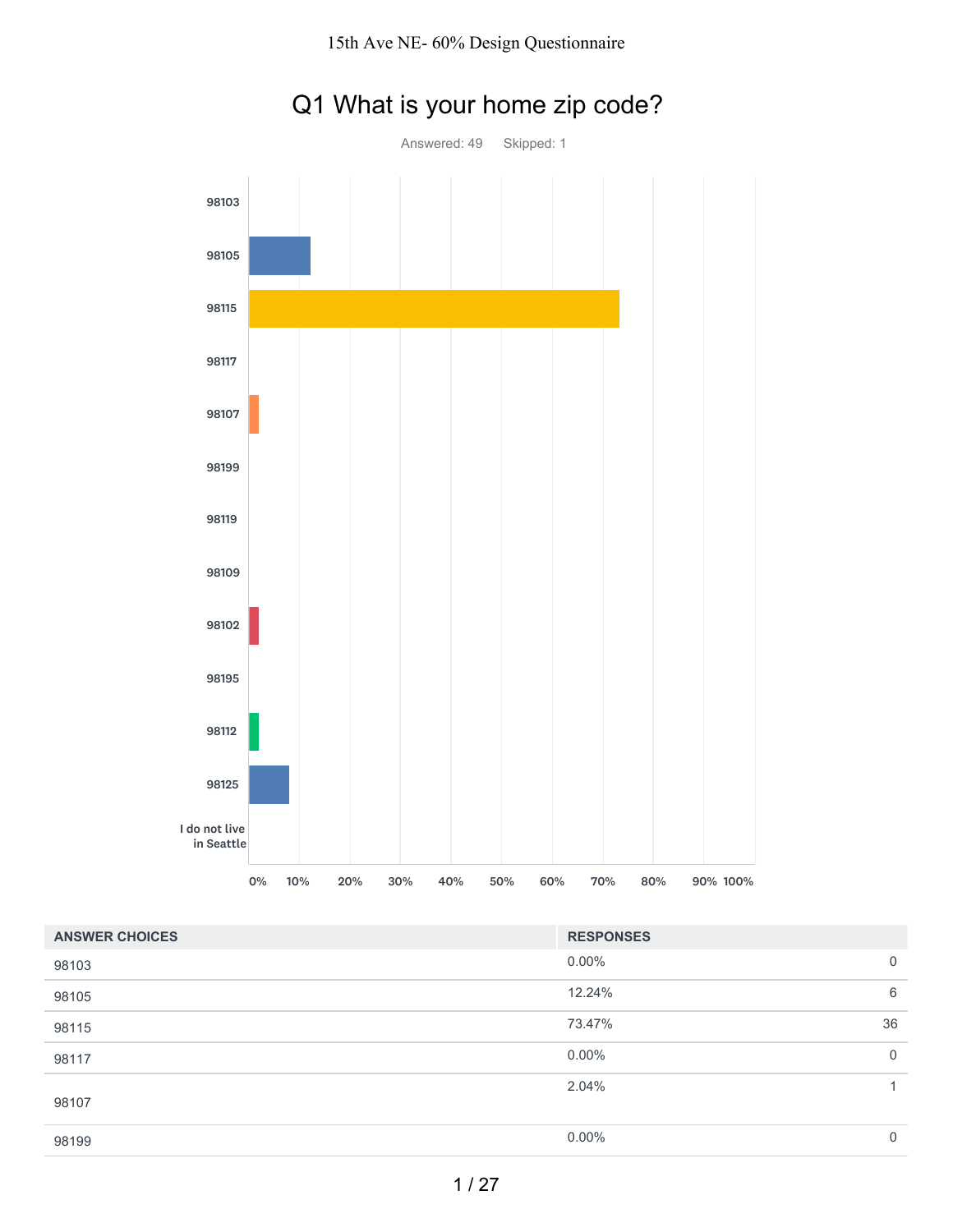#### 15th Ave NE- 60% Design Questionnaire

| 98119                        | $0.00\%$ | $\mathbf{0}$ |
|------------------------------|----------|--------------|
| 98109                        | $0.00\%$ | $\mathbf{0}$ |
| 98102                        | 2.04%    |              |
| 98195                        | $0.00\%$ | $\mathbf 0$  |
| 98112                        | 2.04%    |              |
| 98125                        | 8.16%    | 4            |
| I do not live in Seattle     | $0.00\%$ | $\mathbf{0}$ |
| <b>Total Respondents: 49</b> |          |              |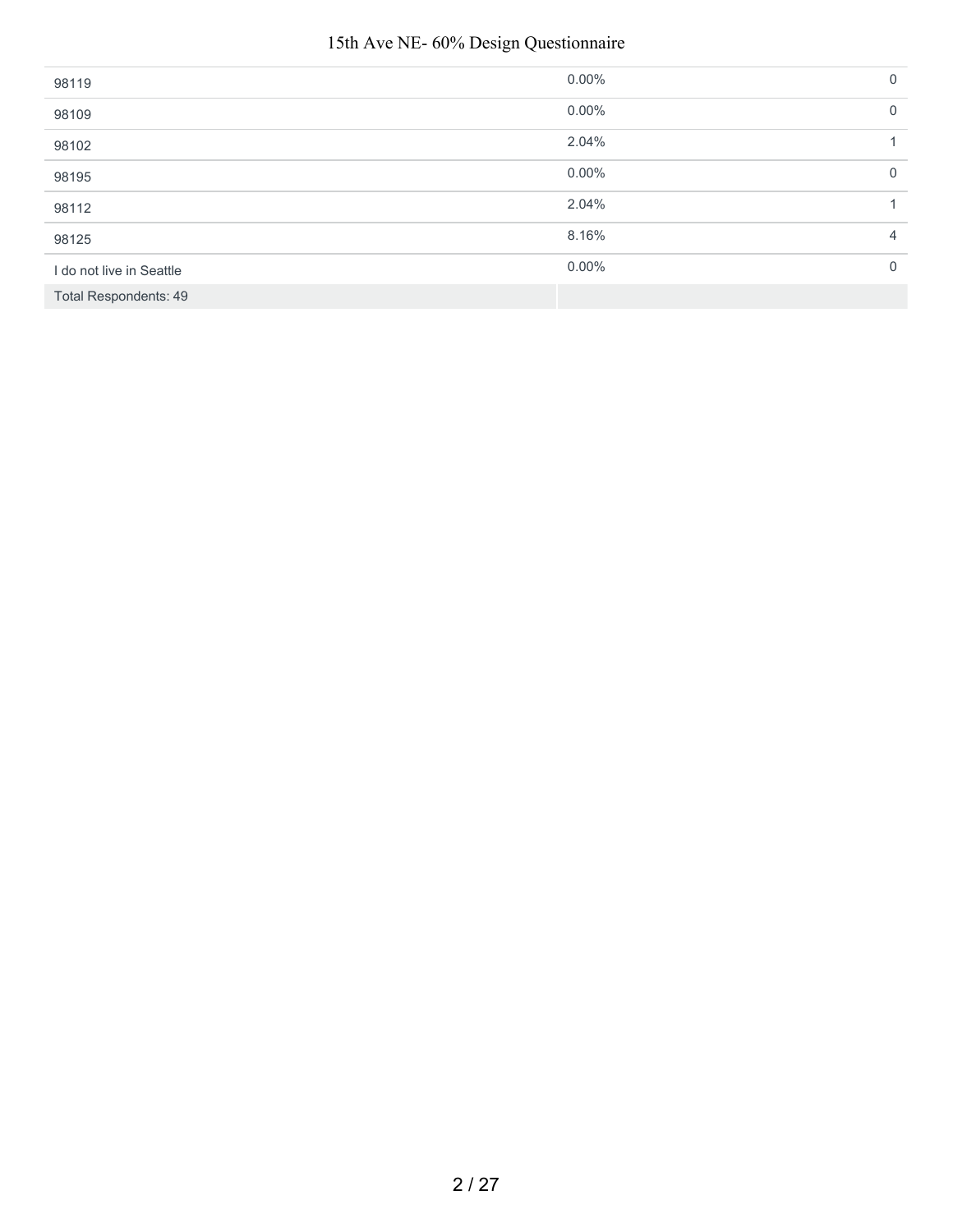

### Q2 What Seattle neighborhood do you currently live in?

| <b>ANSWER CHOICES</b>        | <b>RESPONSES</b>           |
|------------------------------|----------------------------|
| <b>University District</b>   | 2<br>5.00%                 |
| Wallingford                  | $0.00\%$<br>$\mathbf 0$    |
| <b>Ballard</b>               | $0.00\%$<br>$\mathbf 0$    |
| Ravenna                      | 23<br>57.50%               |
| Green Lake                   | $0.00\%$<br>$\mathbf 0$    |
| Capital Hill                 | 2.50%<br>1                 |
| Northgate                    | 2.50%<br>1                 |
| Pinehurst                    | $0.00\%$<br>$\mathbf 0$    |
| Maple Leaf                   | 13<br>32.50%               |
| I do not live in Seattle     | $0.00\%$<br>$\overline{0}$ |
| <b>Total Respondents: 40</b> |                            |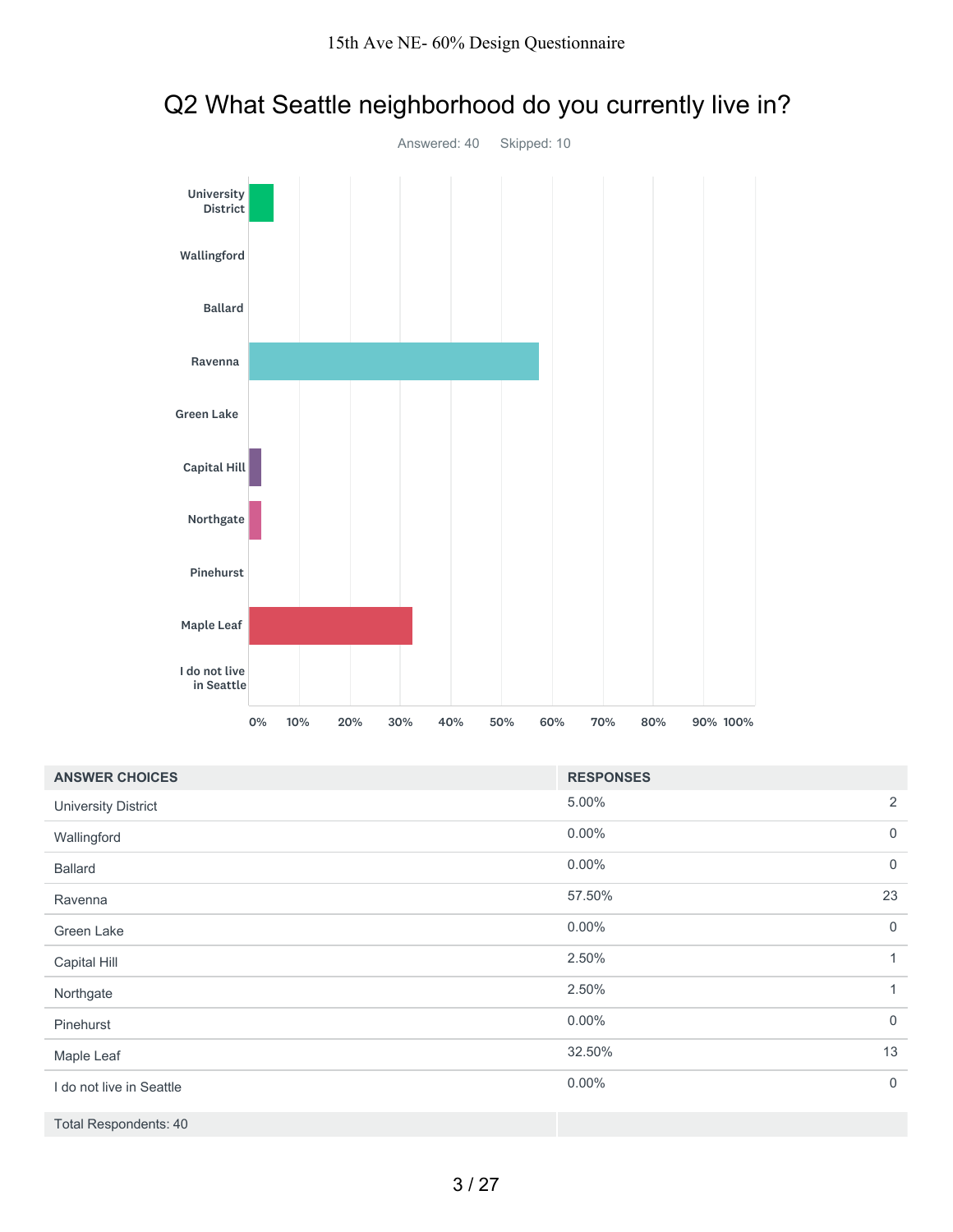#### Q3 Please indicate if you live, work, or own a business/commercial property in the neighborhoods adjacent to 15th Ave NE, between 55th St and Lake City Way NE.(Check all that apply):



| <b>ANSWER CHOICES</b>            | <b>RESPONSES</b> |    |
|----------------------------------|------------------|----|
| Live                             | 74.00%           | 37 |
| Work                             | 6.00%            | 3  |
| Own business/commercial property | 4.00%            | 2  |
| Visit                            | 26.00%           | 13 |
| Not applicable                   | 6.00%            | 3  |
| <b>Total Respondents: 50</b>     |                  |    |

4 / 27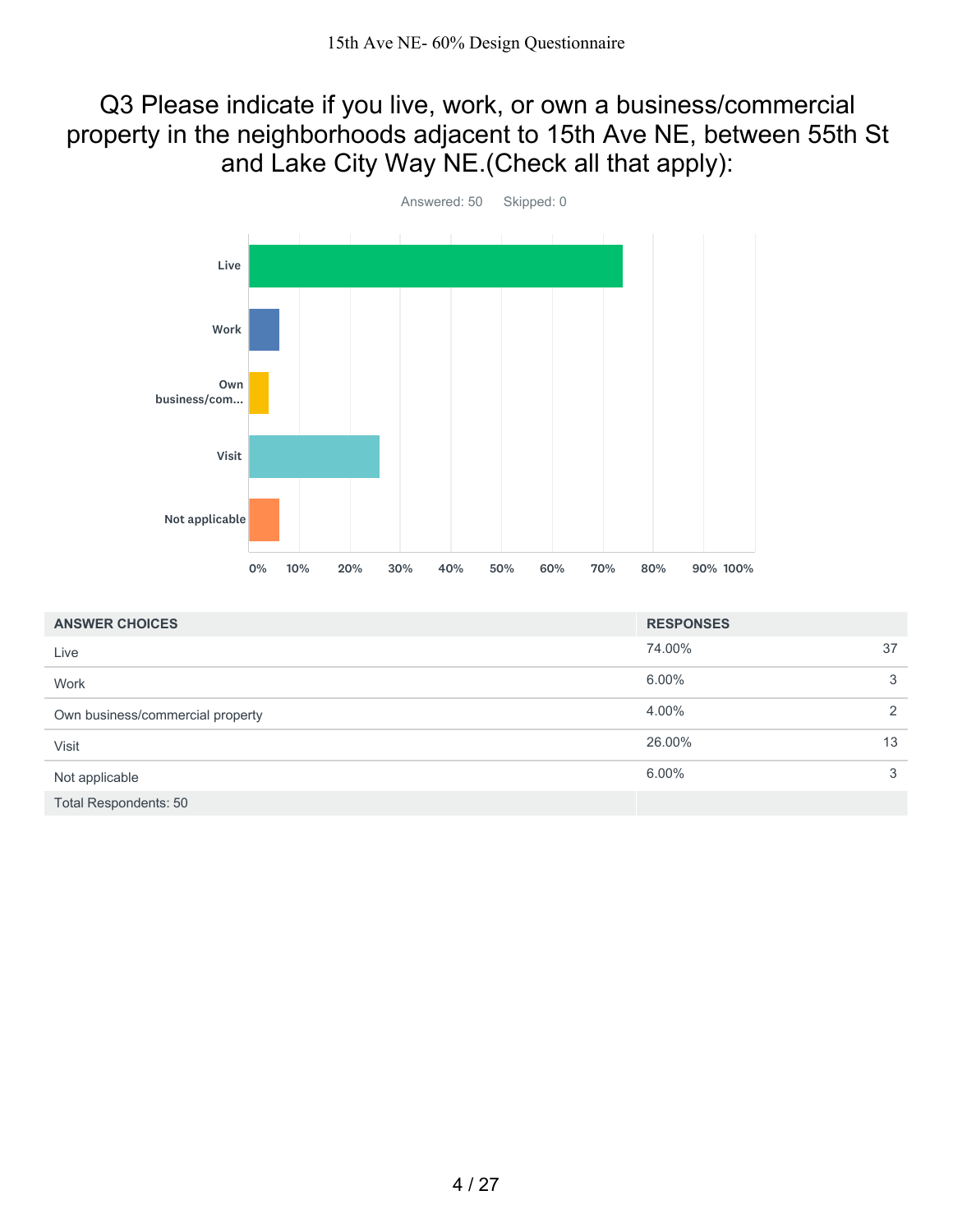#### Q4 How do you currently get around your neighborhood (Please select your top 3)?



| <b>ANSWER CHOICES</b>          | <b>RESPONSES</b> |    |
|--------------------------------|------------------|----|
| Walk (or use mobility device)  | 90.00%           | 45 |
| Personal car, truck, or van    | 84.00%           | 42 |
| Bus, trolley, or train         | 60.00%           | 30 |
| <b>Bike</b>                    | 32.00%           | 16 |
| Ridesharing (Taxi, Uber, Lyft) | 16.00%           | 8  |
| Car-sharing (Car2Go, Zipcar)   | 6.00%            | 3  |
| Total Respondents: 50          |                  |    |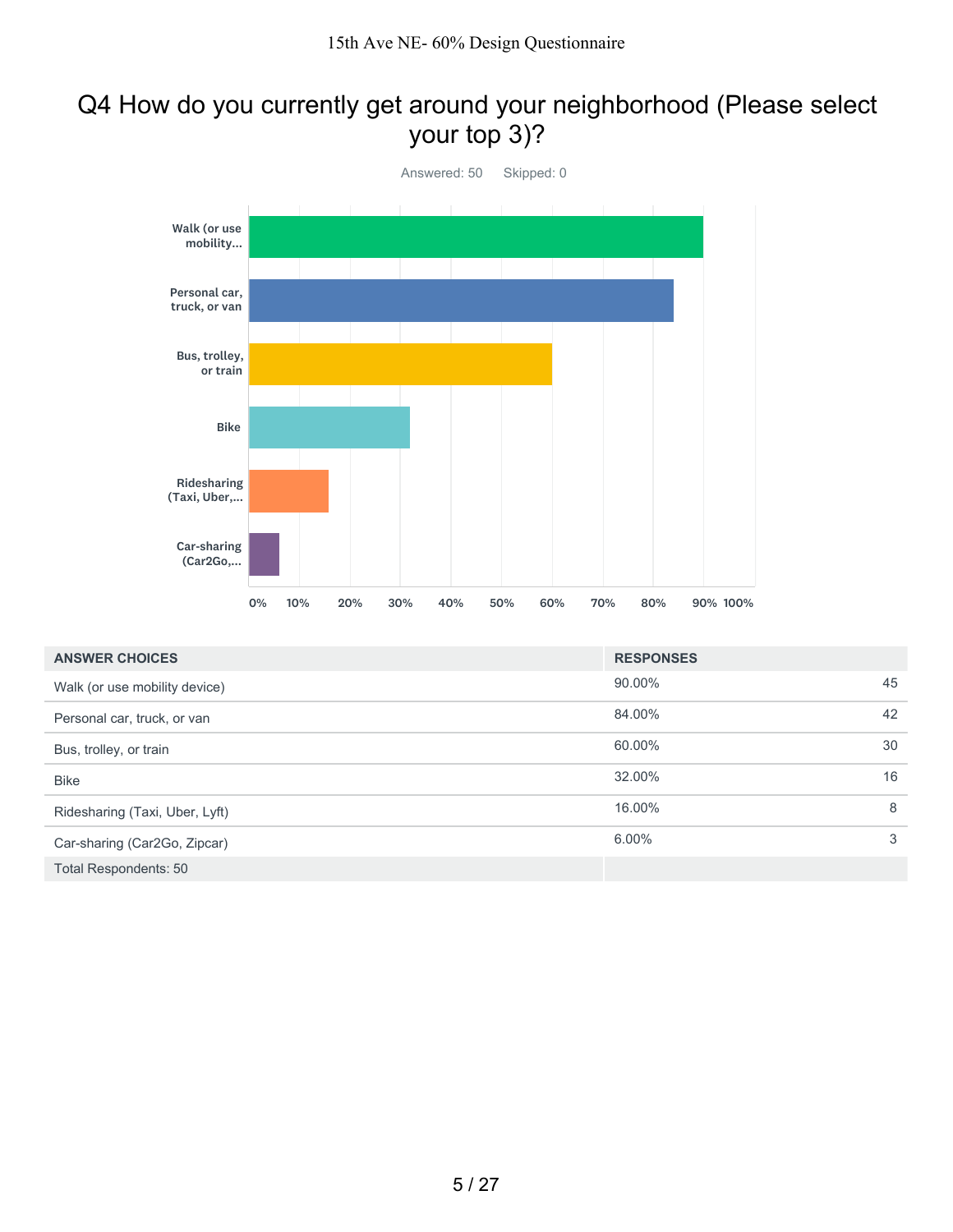#### Q5 How would you prefer to get around your neighborhood? (Please select your top 3)?



| <b>ANSWER CHOICES</b>          | <b>RESPONSES</b> |                |
|--------------------------------|------------------|----------------|
| Walk (or use mobility device)  | 90.00%           | 45             |
| Personal car, truck, or van    | 68.00%           | 34             |
| Bus, trolley, or train         | 66.00%           | 33             |
| <b>Bike</b>                    | 44.00%           | 22             |
| Ridesharing (Taxi, Uber, Lyft) | $6.00\%$         | 3              |
| Car-sharing (Car2Go, Zipcar)   | $0.00\%$         | $\overline{0}$ |
| <b>Total Respondents: 50</b>   |                  |                |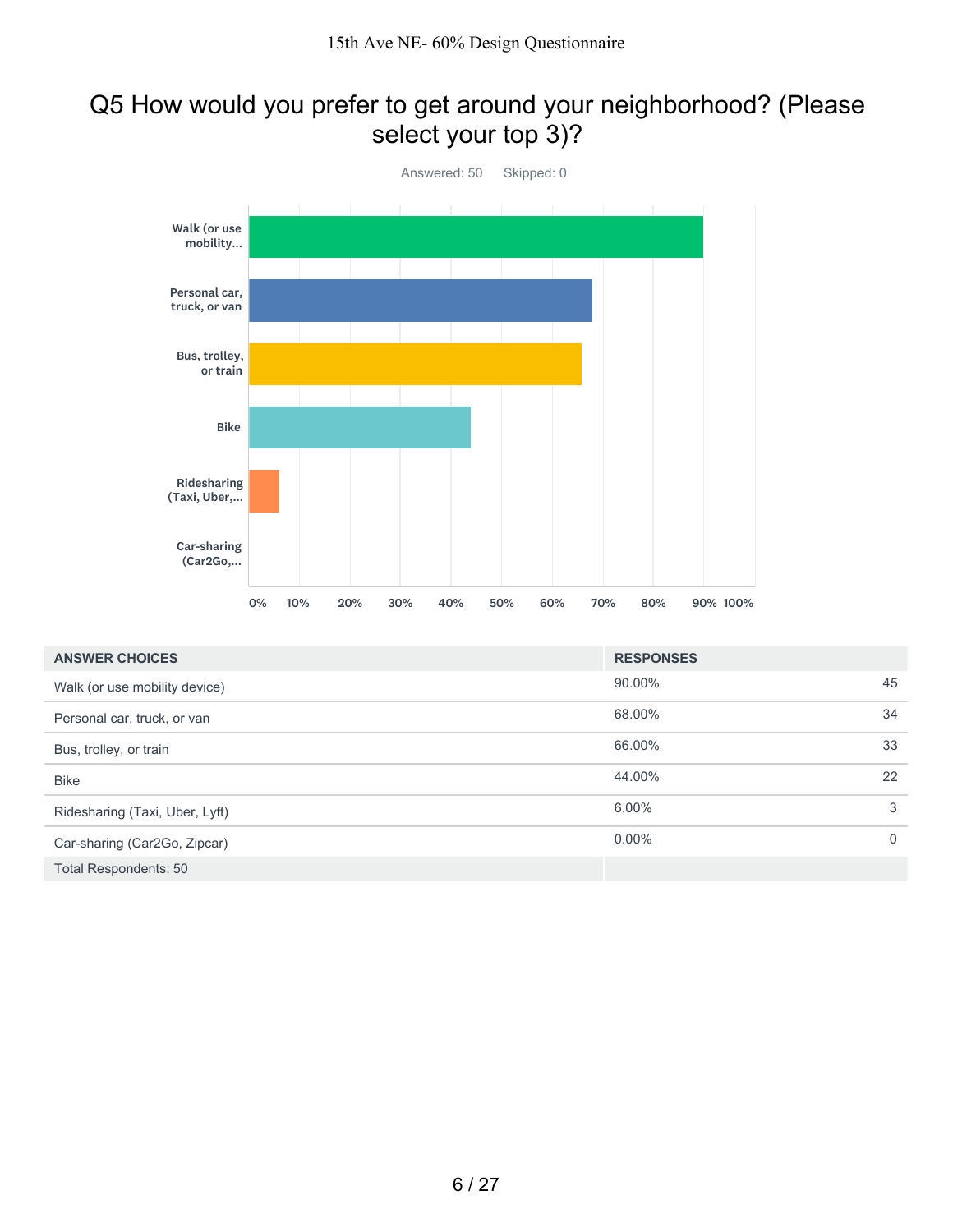# Q6 Have you heard about this project before now?



| <b>ANSWER CHOICES</b> | <b>RESPONSES</b> |          |
|-----------------------|------------------|----------|
| Yes                   | 64.00%           | 32       |
| <b>No</b>             | 36.00%           | 18       |
| Don't know            | $0.00\%$         | $\Omega$ |
| <b>TOTAL</b>          |                  | 50       |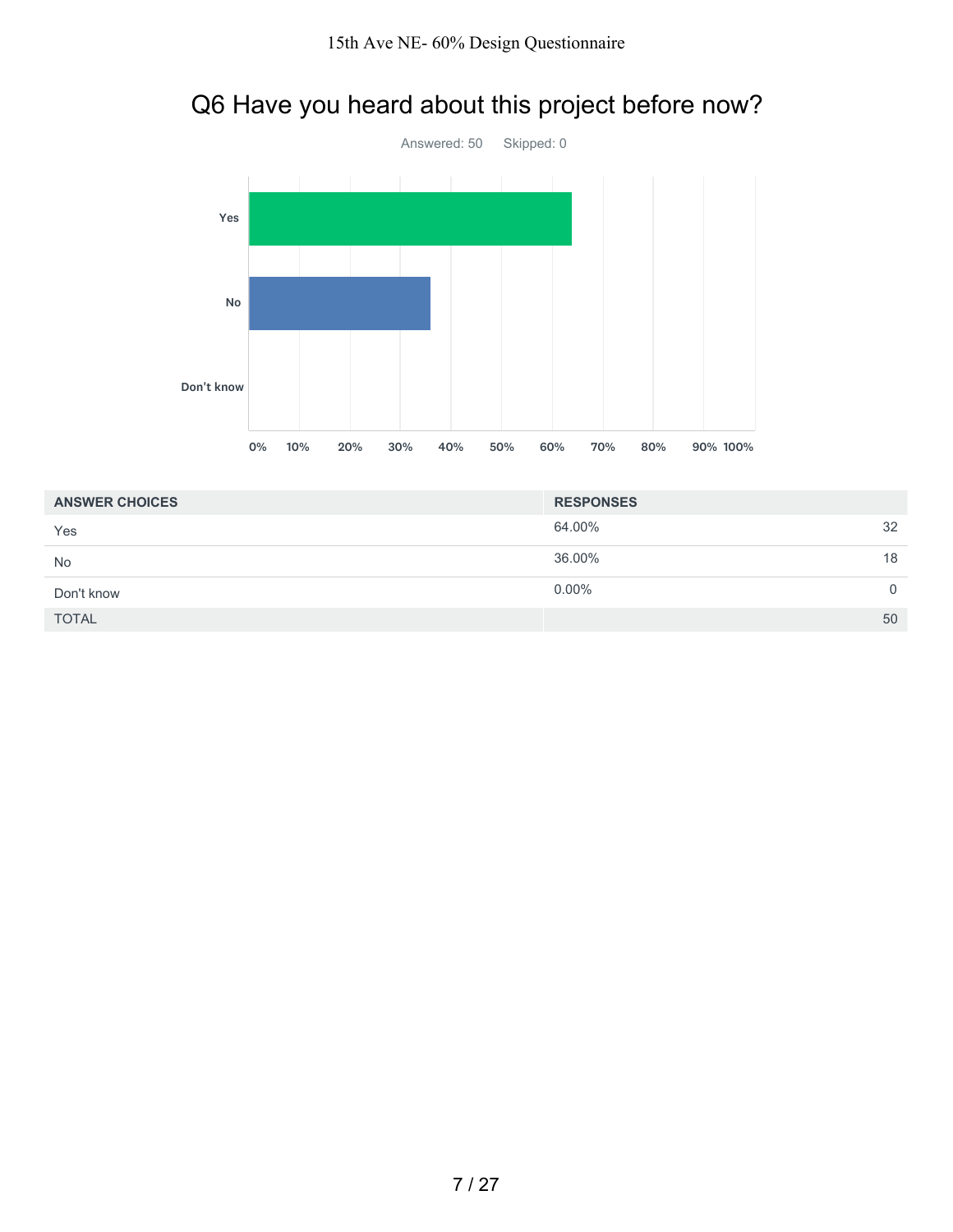### Q7 Do you think that left-turn pockets and signals will make 15th Ave NE safer for people driving, biking and walking?



| <b>ANSWER CHOICES</b> | <b>RESPONSES</b> |    |
|-----------------------|------------------|----|
| Yes                   | 68.75%           | 33 |
| <b>No</b>             | 20.83%           | 10 |
| Don't know            | 10.42%           | 5  |
| <b>TOTAL</b>          |                  | 48 |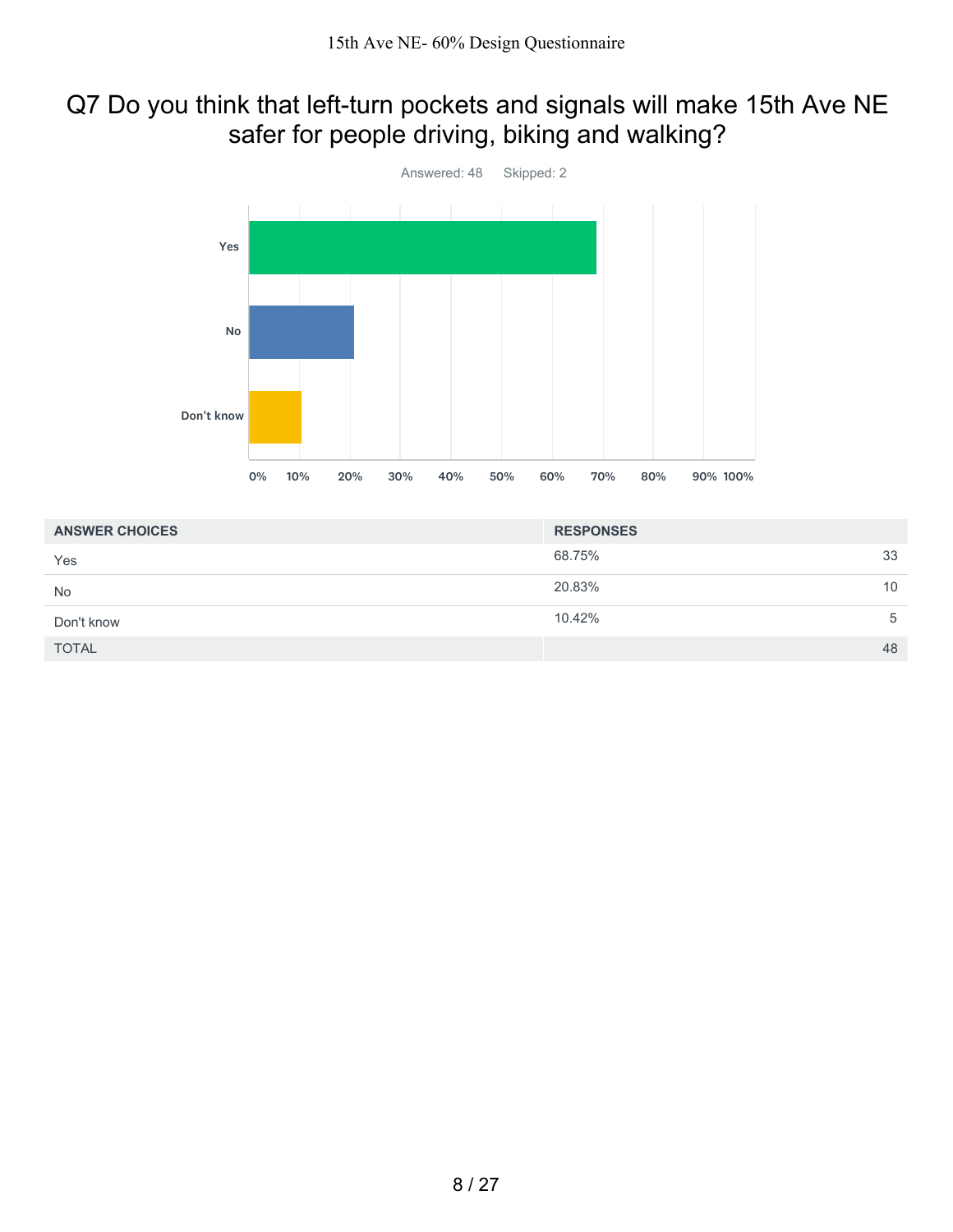## Q8 Please share feedback about this design proposal here. We want to know what you think.

Answered: 30 Skipped: 20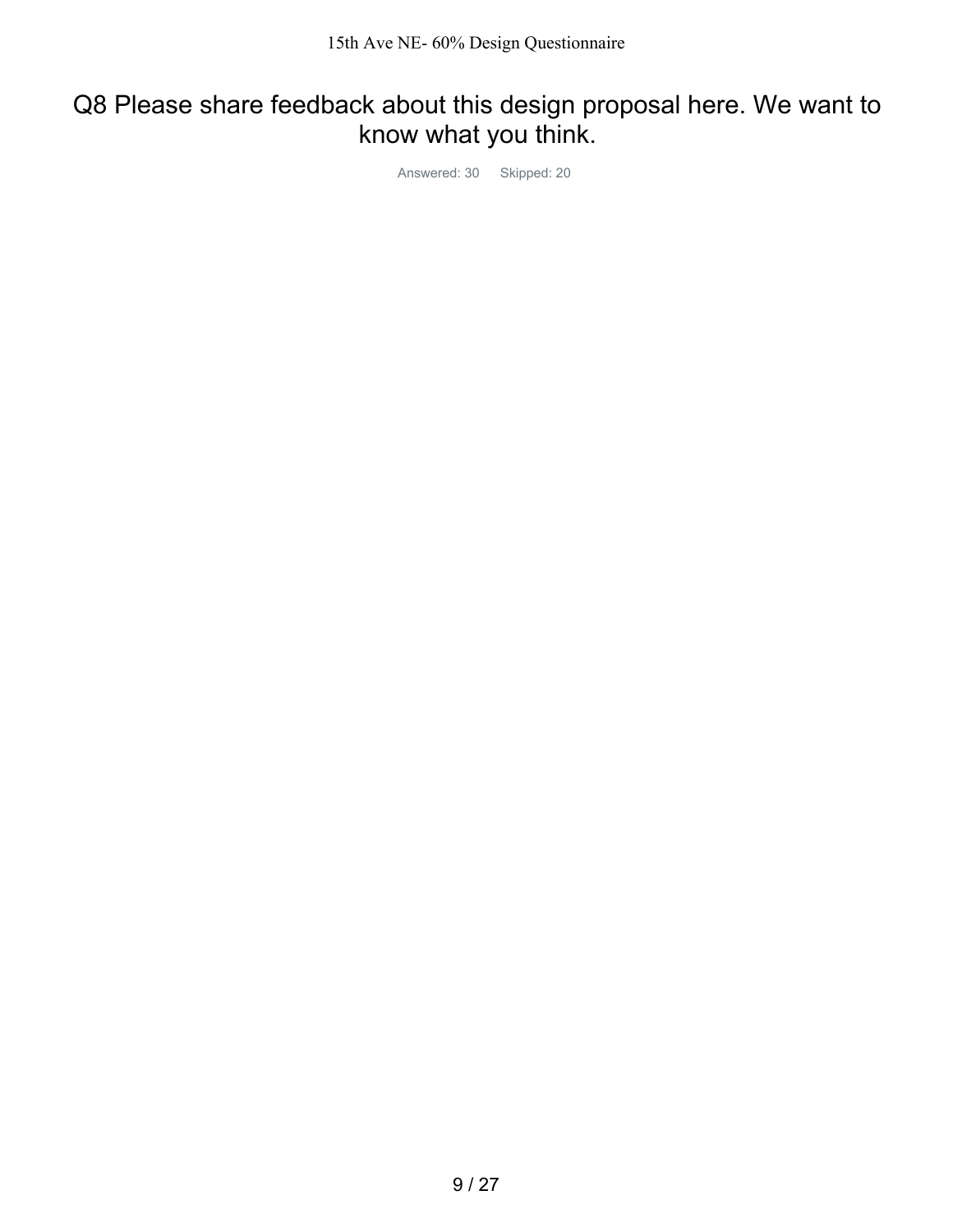#### Q9 Do you think that flashing beacon crossings are an important measure when addressing safety along a street such as 15th Ave NE?



| <b>ANSWER CHOICES</b> | <b>RESPONSES</b> |    |
|-----------------------|------------------|----|
| Yes                   | 89.36%           | 42 |
| <b>No</b>             | 4.26%            | 2  |
| Don't know            | 6.38%            | 3  |
| <b>TOTAL</b>          |                  | 47 |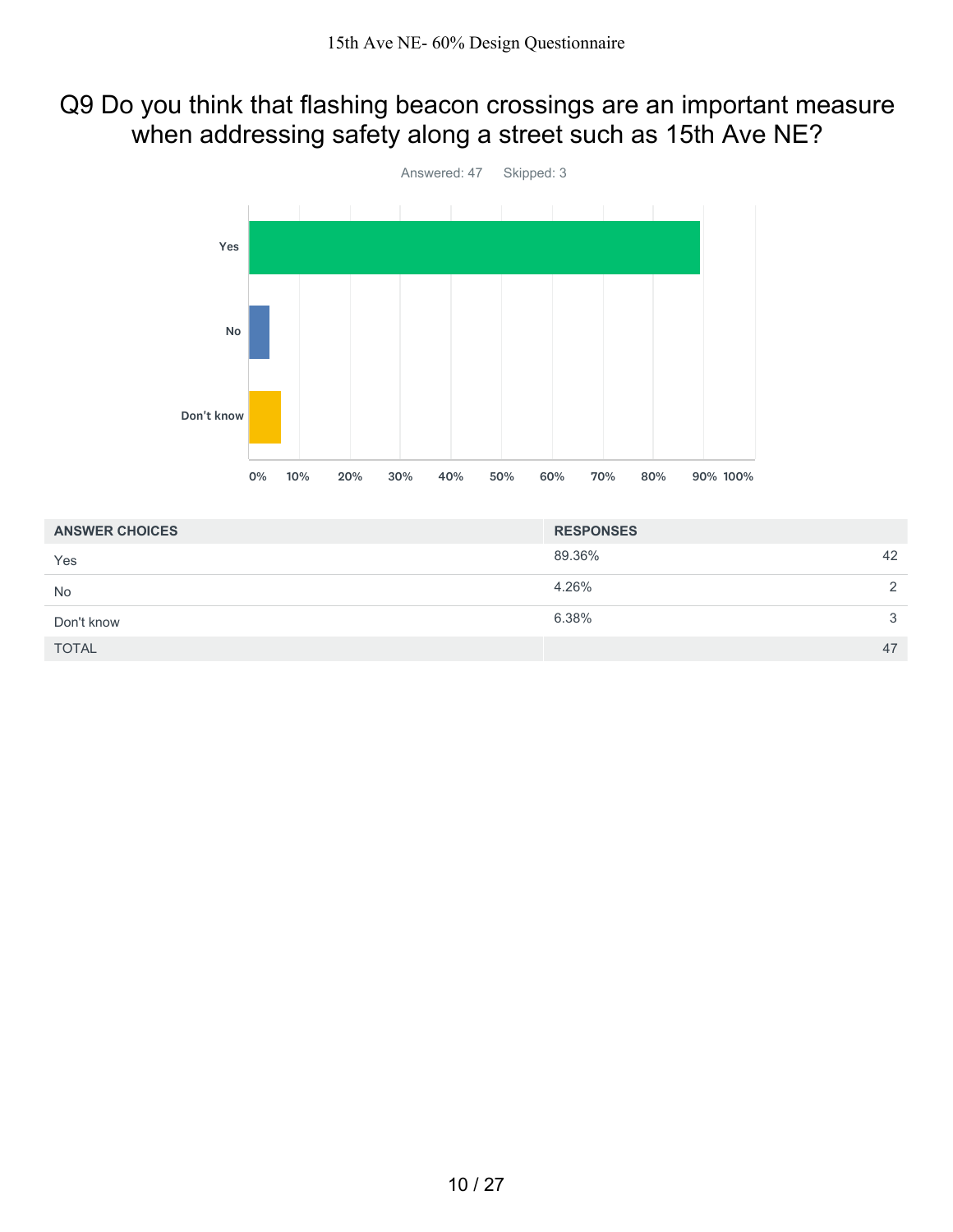## Q10 Please share feedback about this design proposal here. We want to know what you think.

Answered: 27 Skipped: 23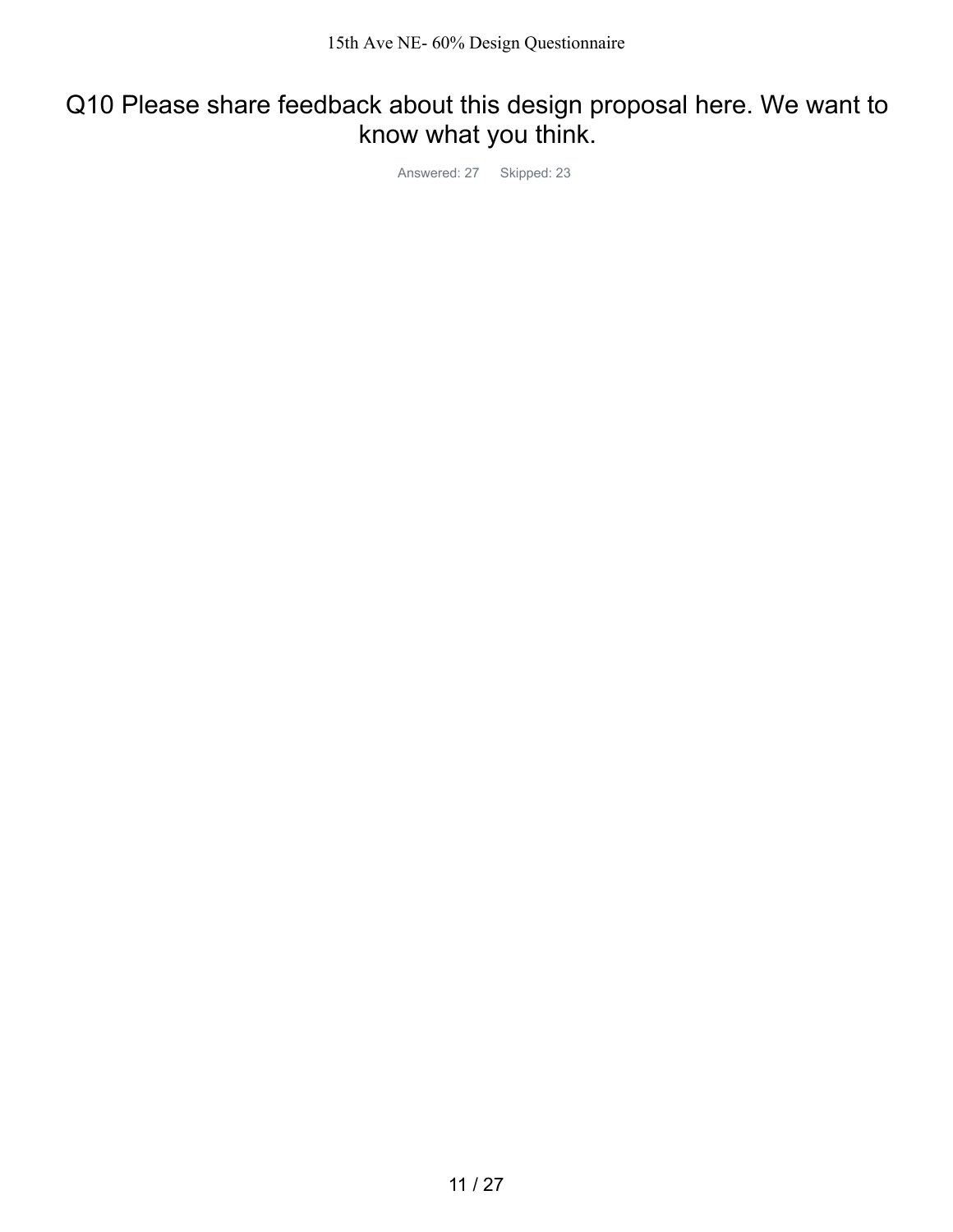### Q11 Do you think this design will be safer for people walking and biking on 15th Ave NE?



| <b>ANSWER CHOICES</b> | <b>RESPONSES</b> |    |
|-----------------------|------------------|----|
| Yes                   | 47.92%           | 23 |
| No                    | 37.50%           | 18 |
| Don't know            | 14.58%           |    |
| <b>TOTAL</b>          |                  | 48 |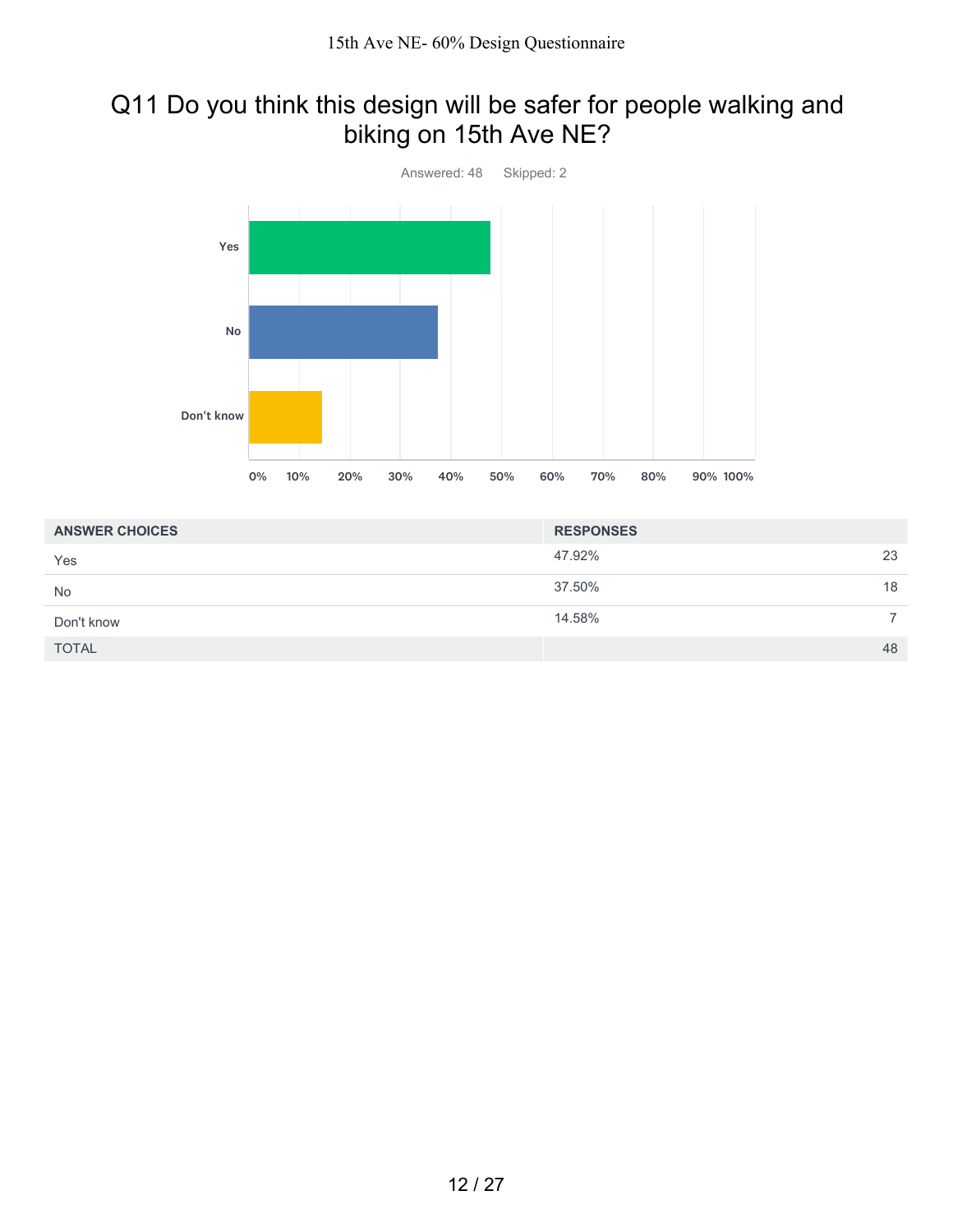## Q12 Please share feedback about this design proposal here. We want to know what you think.

Answered: 34 Skipped: 16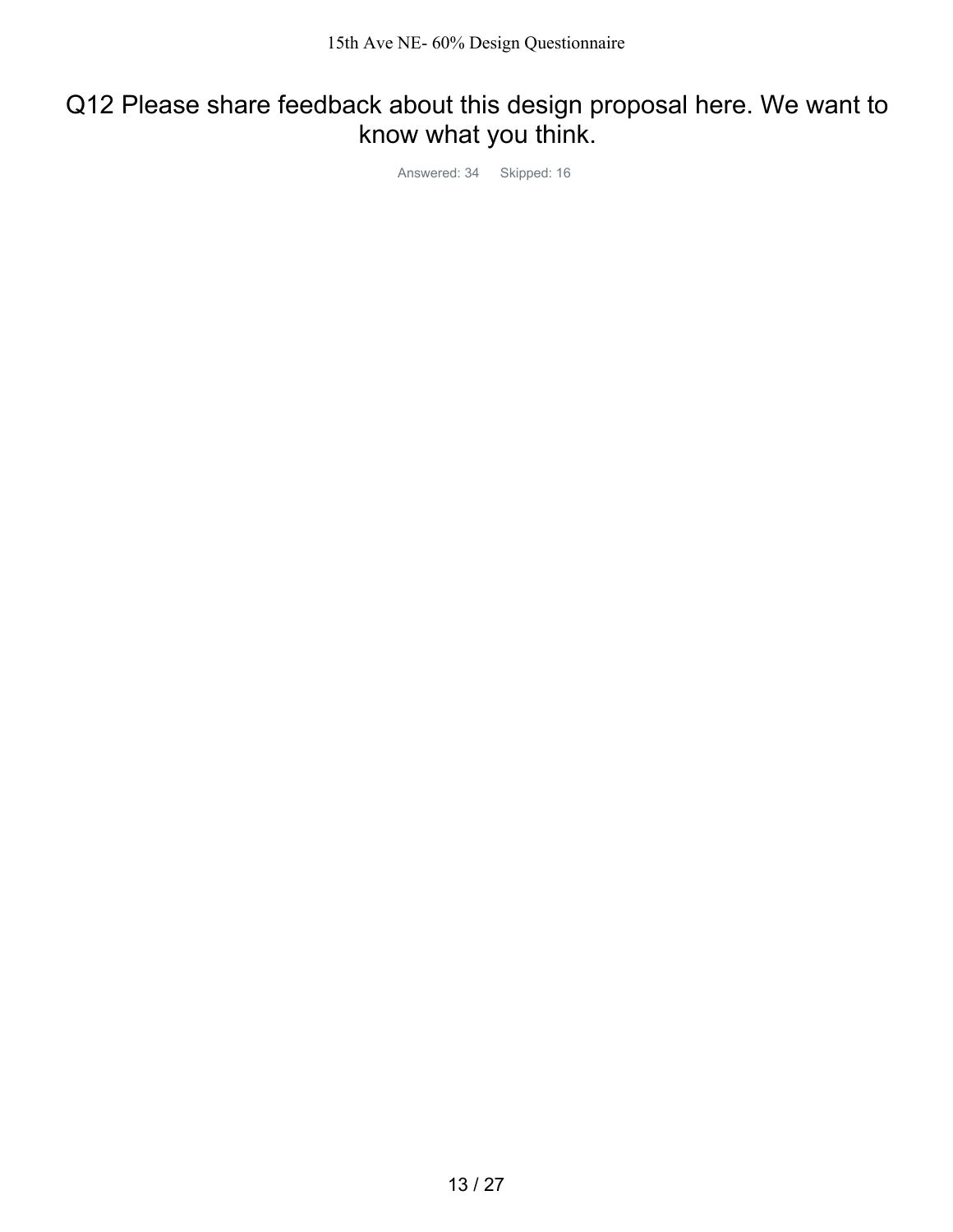### Q13 Do you think the convenience of 24/7 parking will be useful to you and/or customers of your business?



| <b>ANSWER CHOICES</b> | <b>RESPONSES</b> |    |
|-----------------------|------------------|----|
| Yes                   | 32.61%           | 15 |
| <b>No</b>             | 50.00%           | 23 |
| Don't know            | 17.39%           | 8  |
| <b>TOTAL</b>          |                  | 46 |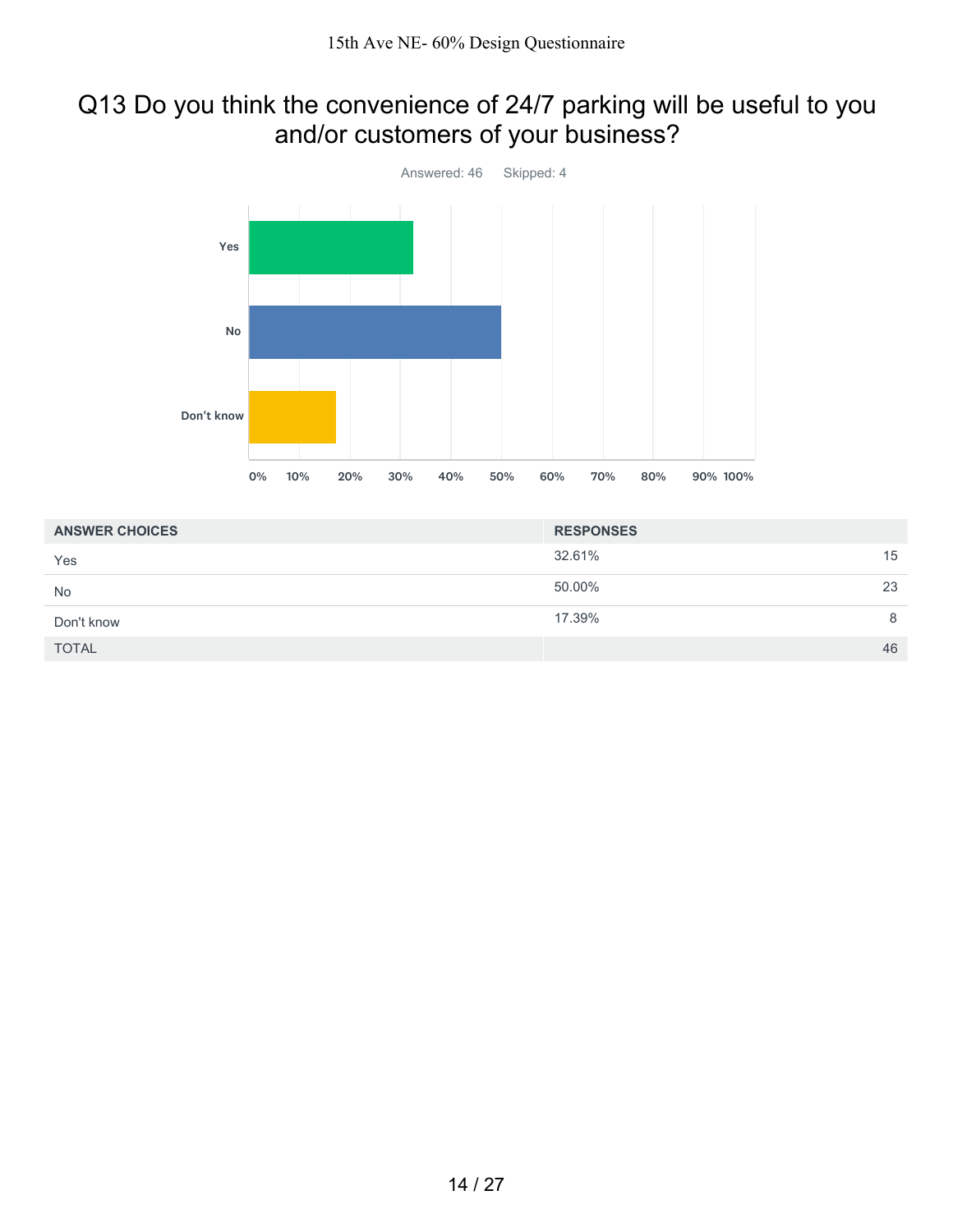## Q14 Please share feedback about this design proposal here. We want to know what you think.

Answered: 32 Skipped: 18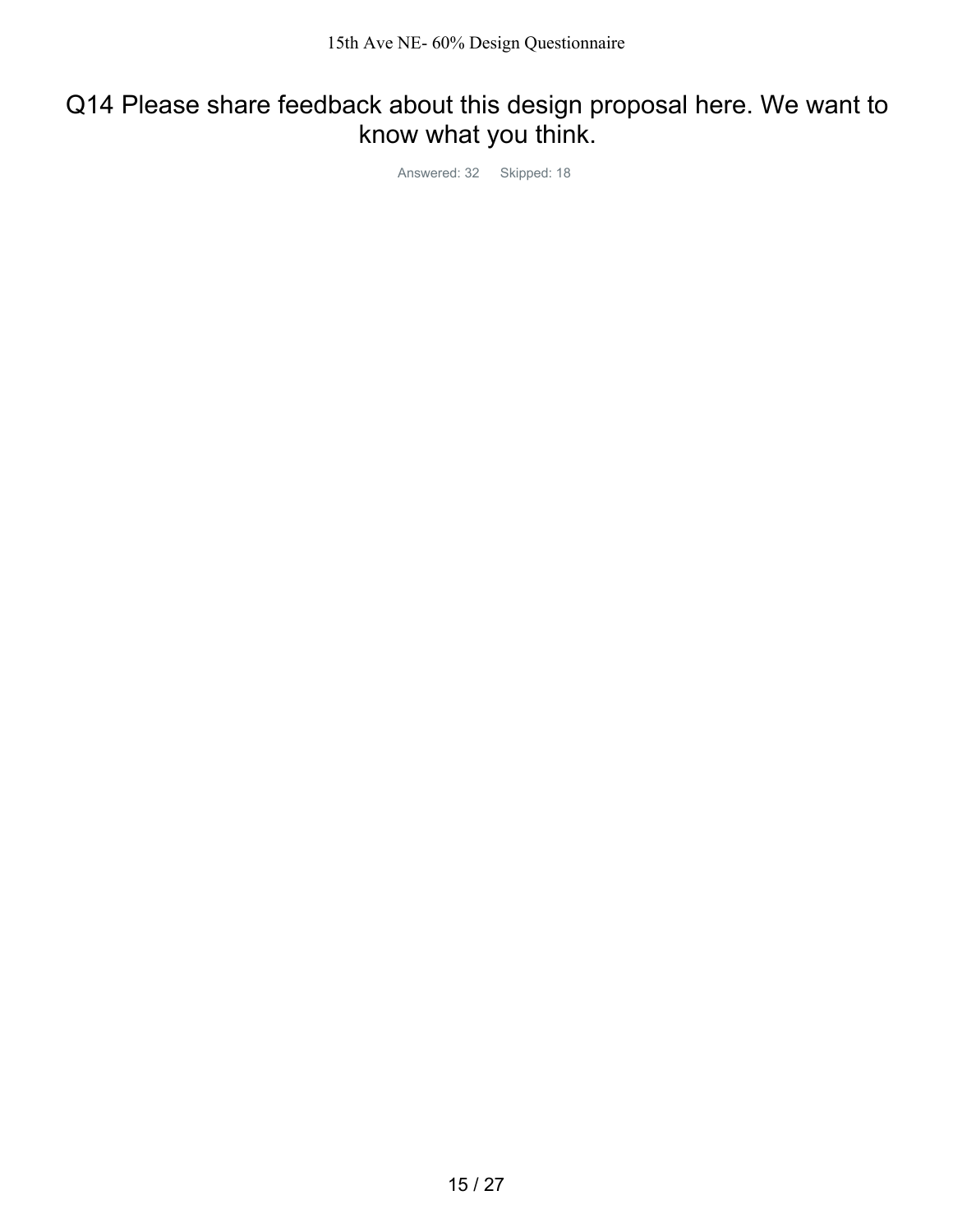### Q15 Did this survey help you better understand the project and give you an opportunity to provide feedback?



| <b>ANSWER CHOICES</b> | <b>RESPONSES</b> |             |
|-----------------------|------------------|-------------|
| Yes                   | 91.11%<br>41     |             |
| <b>No</b>             | $0.00\%$         | $\mathbf 0$ |
| Don't know            | 8.89%<br>4       |             |
| <b>TOTAL</b>          | 45               |             |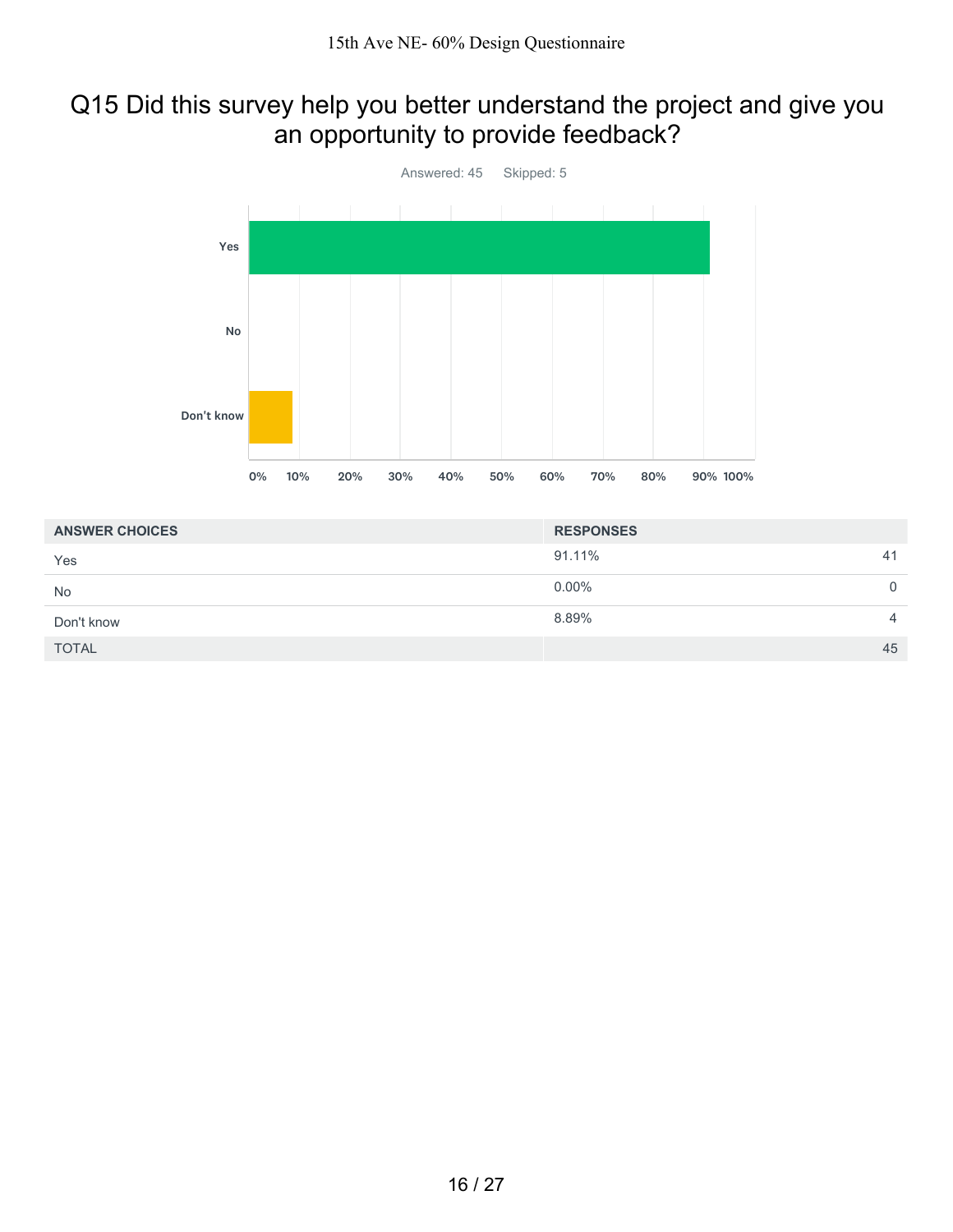## Q16 Please share any additional comments or feedback you have about this project.

Answered: 25 Skipped: 25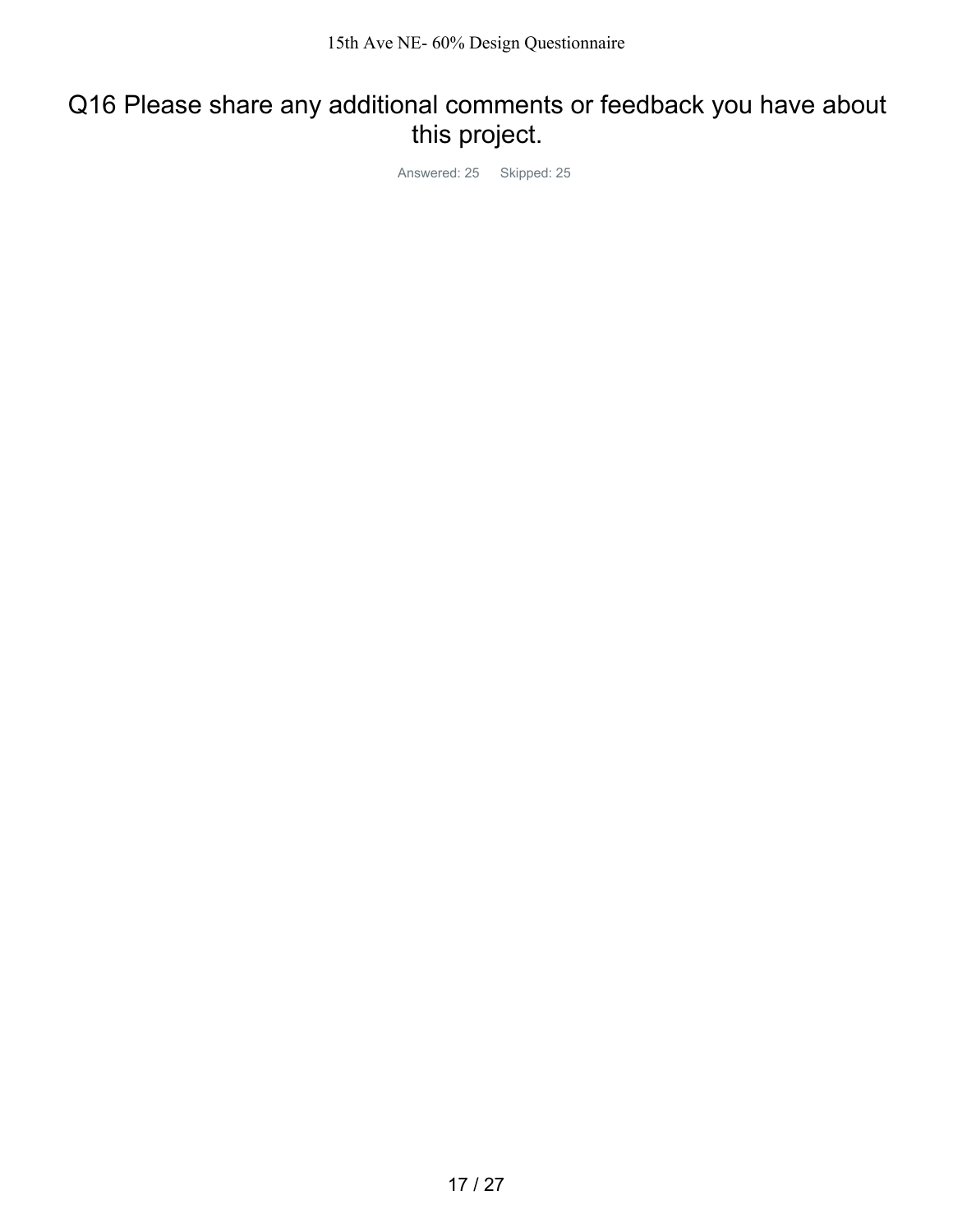# Q17 What's your email address?

Answered: 20 Skipped: 30

| <b>ANSWER CHOICES</b> | <b>RESPONSES</b> |             |
|-----------------------|------------------|-------------|
| Name                  | $0.00\%$         | $\mathbf 0$ |
| Company               | $0.00\%$         | $\mathbf 0$ |
| Address               | $0.00\%$         | $\Omega$    |
| Address 2             | $0.00\%$         | $\mathbf 0$ |
| City/Town             | $0.00\%$         | $\Omega$    |
| State/Province        | $0.00\%$         | $\mathbf 0$ |
| ZIP/Postal Code       | $0.00\%$         | $\Omega$    |
| Country               | $0.00\%$         | $\mathbf 0$ |
| <b>Email Address</b>  | 100.00%          | 20          |
| <b>Phone Number</b>   | $0.00\%$         | $\Omega$    |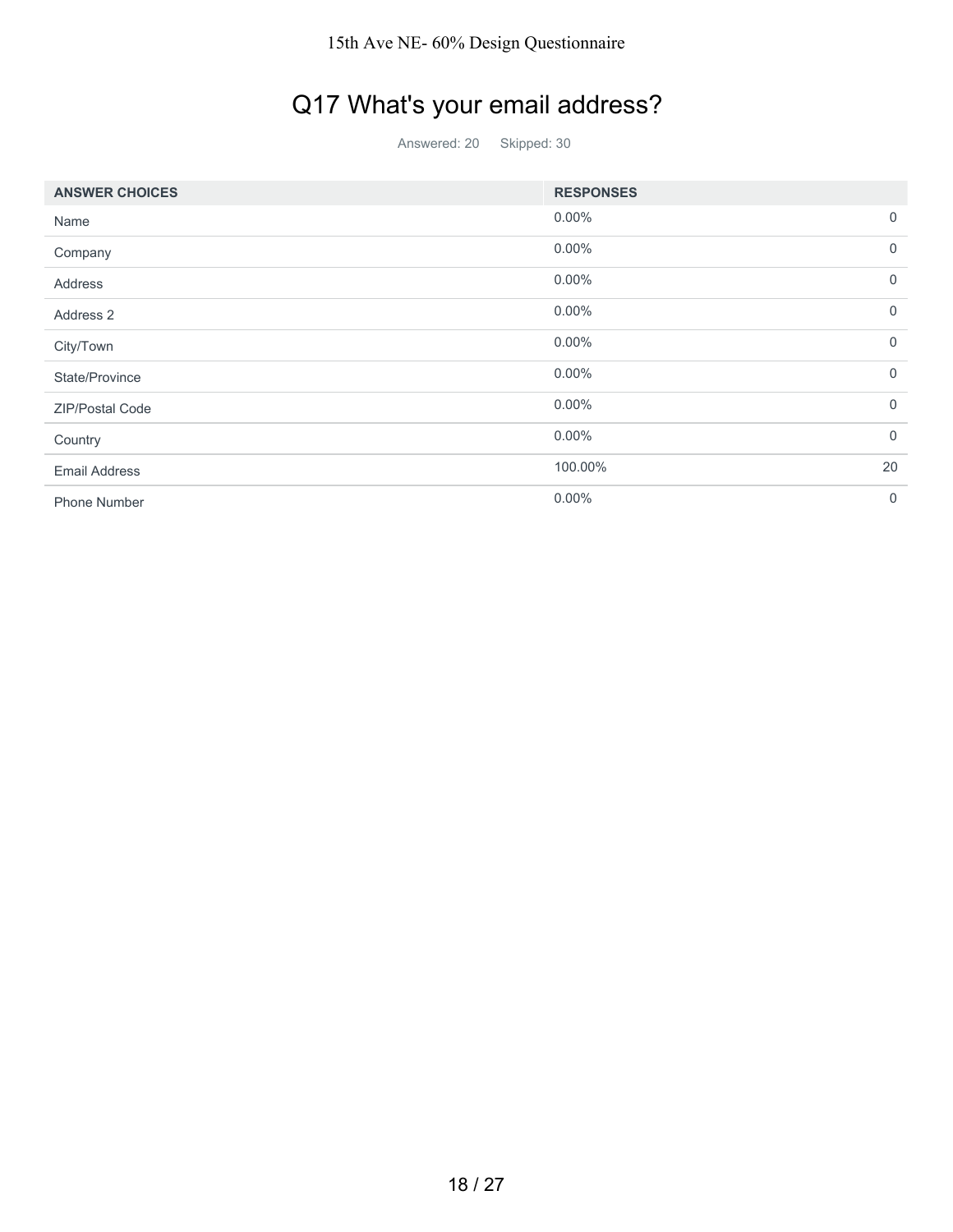

# Q18 What is your age?

| <b>ANSWER CHOICES</b>  | <b>RESPONSES</b> |                |
|------------------------|------------------|----------------|
| 19 or younger          | $0.00\%$         | $\overline{0}$ |
| $20 - 24$              | 4.26%            | 2              |
| 25-34                  | 17.02%           | 8              |
| 35-44                  | 23.40%           | 11             |
| 45-54                  | 36.17%           | 17             |
| 55-64                  | 8.51%            | $\overline{4}$ |
| 65 or older            | 10.64%           | 5              |
| I would rather not say | $0.00\%$         | $\overline{0}$ |
| <b>TOTAL</b>           |                  | 47             |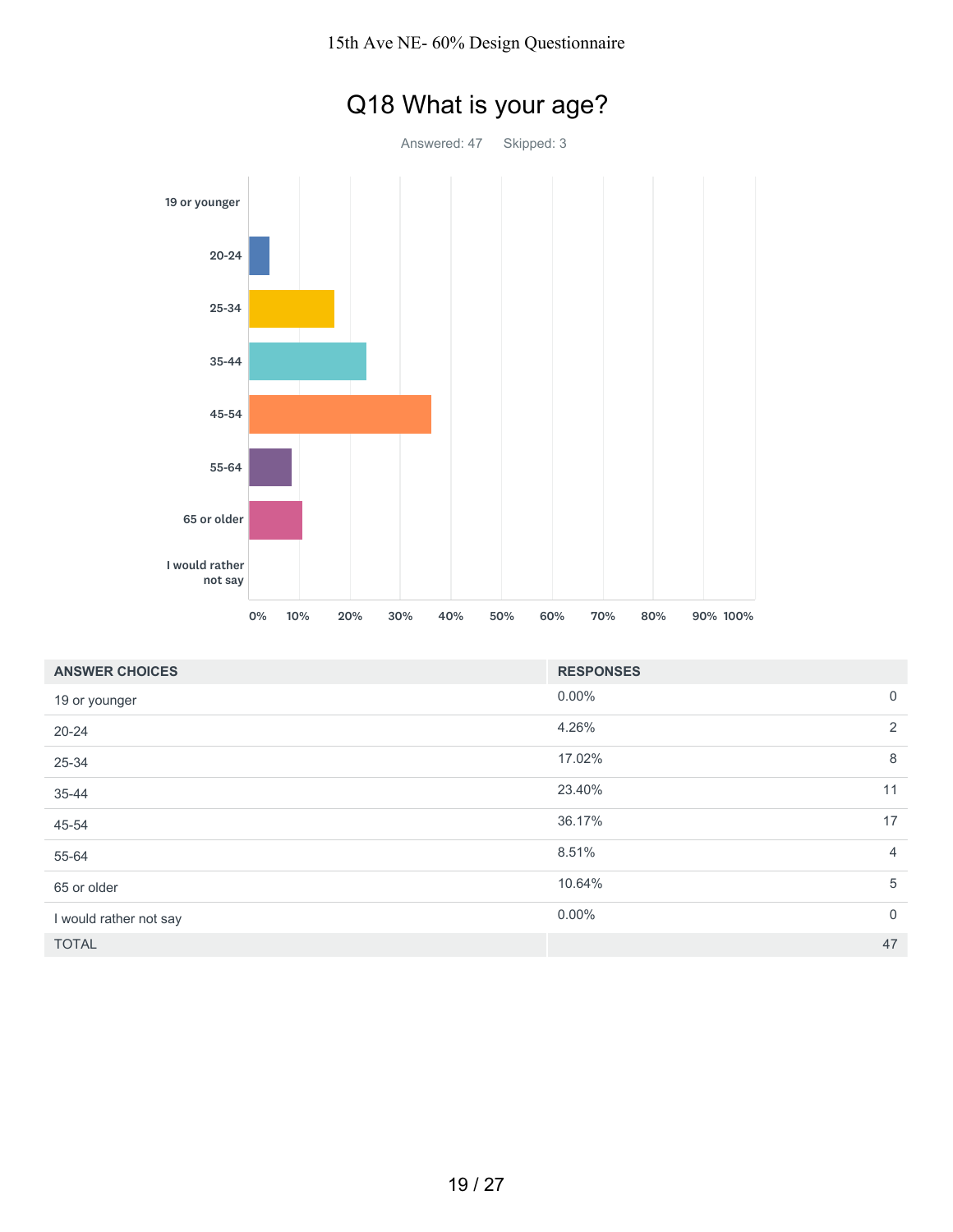



| <b>ANSWER CHOICES</b>        | <b>RESPONSES</b>        |              |
|------------------------------|-------------------------|--------------|
| Mobility                     | $0.00\%$<br>$\mathbf 0$ |              |
| Vision                       | $0.00\%$<br>$\mathbf 0$ |              |
| Hearing                      | $0.00\%$<br>$\mathbf 0$ |              |
| Cognitive                    | 2.27%                   | $\mathbf{1}$ |
| None                         | 43<br>97.73%            |              |
| Not listed                   | $0.00\%$<br>$\mathbf 0$ |              |
| <b>Total Respondents: 44</b> |                         |              |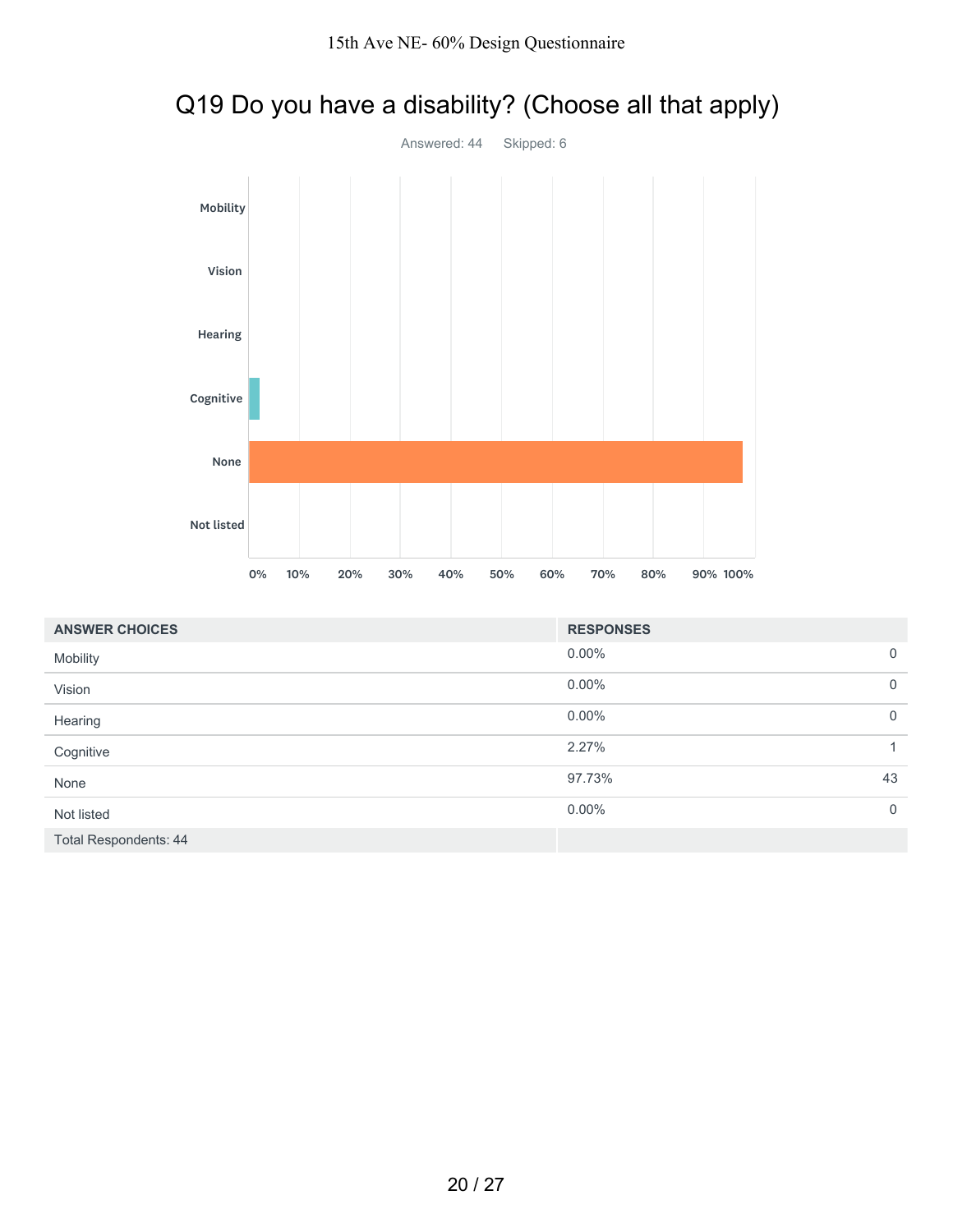

# Q20 What race/ethnicity best describes you?

| <b>ANSWER CHOICES</b>            | <b>RESPONSES</b>           |  |
|----------------------------------|----------------------------|--|
| American Indian or Alaska Native | $0.00\%$<br>$\overline{0}$ |  |
| Asian or Pacific Islander        | 6.52%<br>3                 |  |
| <b>Black or African-American</b> | $0.00\%$<br>$\overline{0}$ |  |
| Hispanic or Latino               | 2.17%<br>1                 |  |
| White or Caucasian               | 67.39%<br>31               |  |
| Two or more races                | 2<br>4.35%                 |  |
| I'd rather not say               | 17.39%<br>8                |  |
| Not listed                       | 2.17%                      |  |
| <b>TOTAL</b>                     | 46                         |  |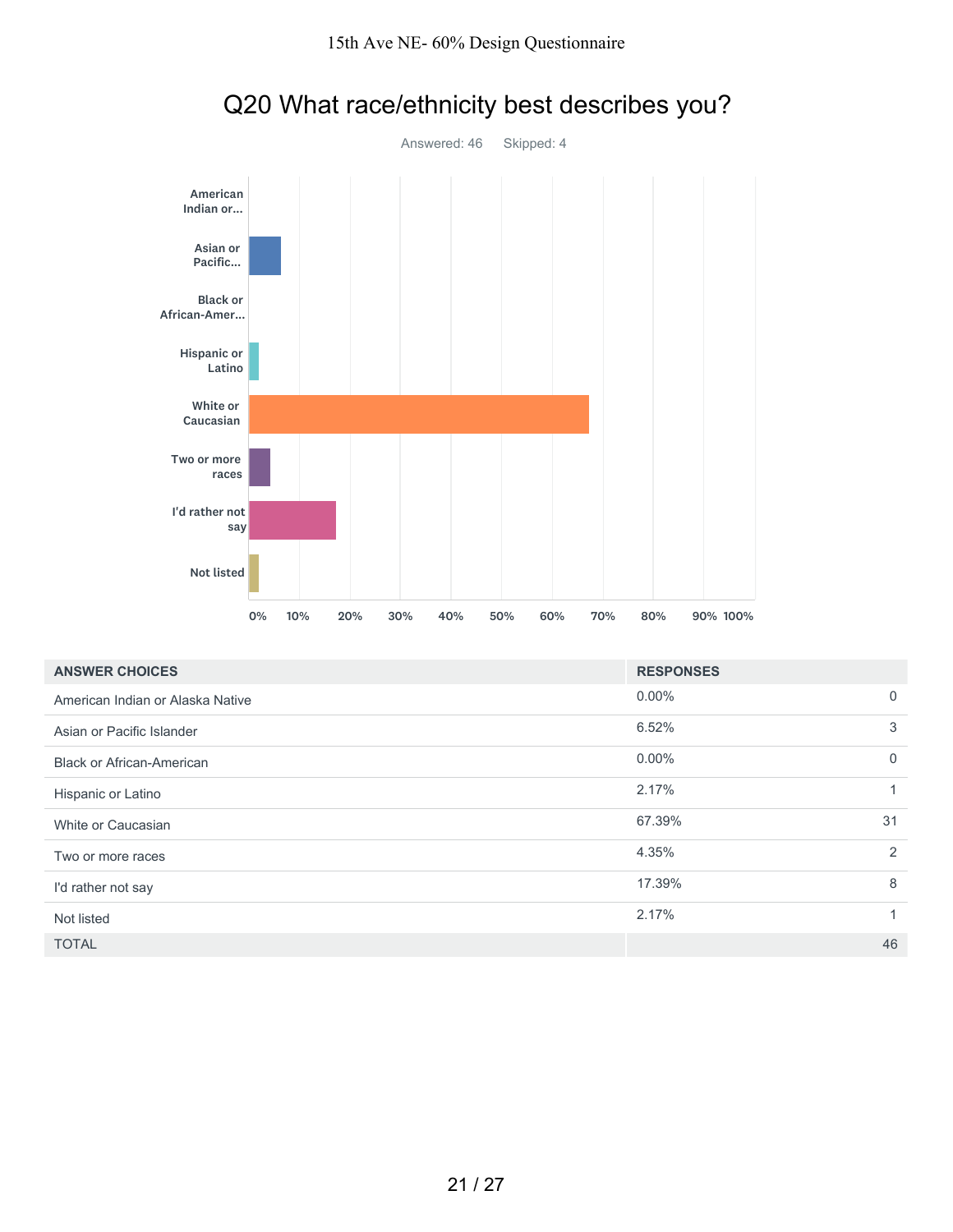

## Q21 To which gender identity do you most identify?

| <b>ANSWER CHOICES</b>         | <b>RESPONSES</b> |                |
|-------------------------------|------------------|----------------|
| Male                          | 45.65%           | 21             |
| Female                        | 43.48%           | 20             |
| Transgender female            | $0.00\%$         | $\overline{0}$ |
| Transgender male              | $0.00\%$         | $\mathbf 0$    |
| Gender Variant/Non-Conforming | $0.00\%$         | $\mathbf 0$    |
| Prefer not to answer          | 10.87%           | 5              |
| Not listed                    | $0.00\%$         | $\mathbf 0$    |
| <b>TOTAL</b>                  |                  | 46             |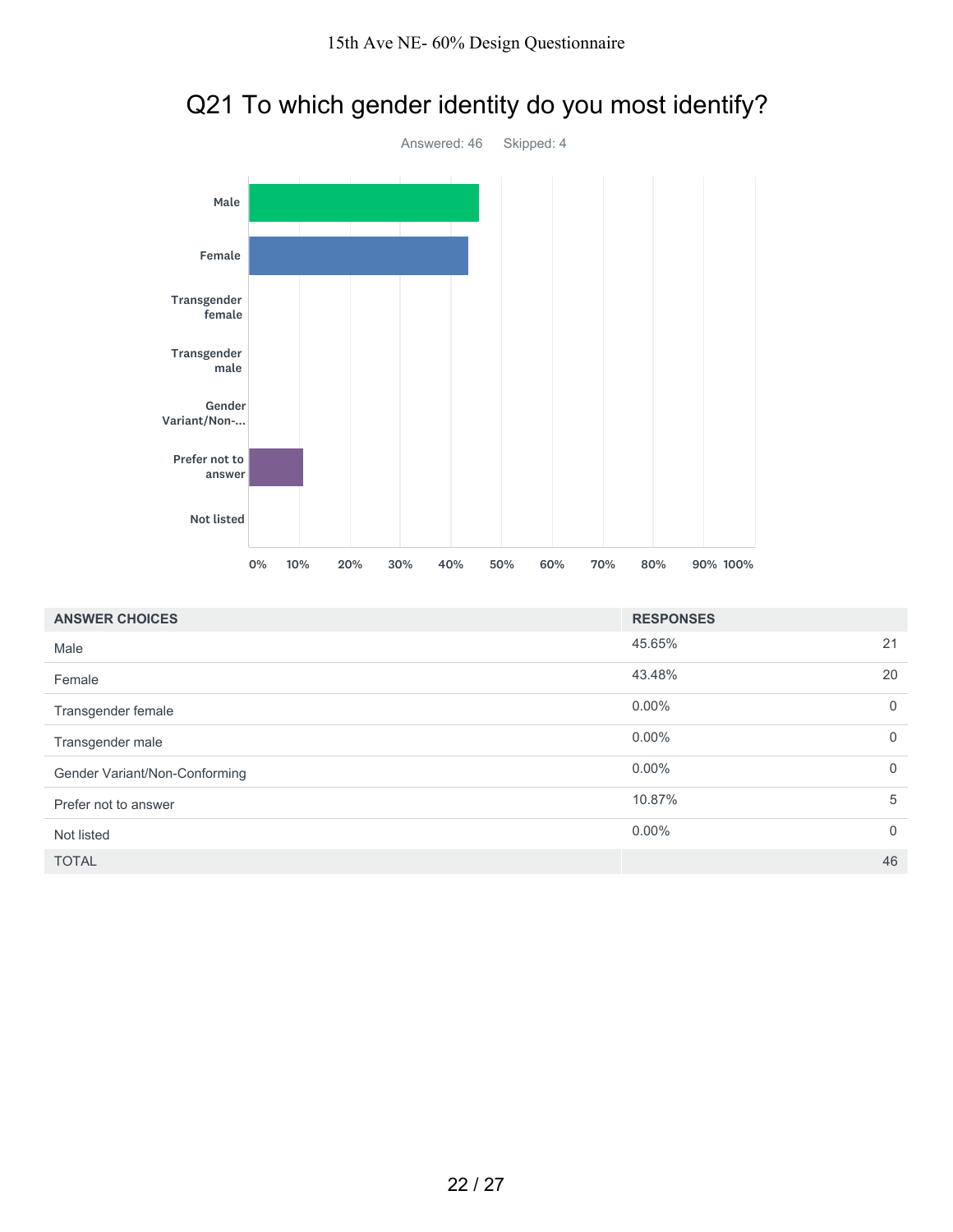

# Q22 What is your current housing situation?

| <b>ANSWER CHOICES</b>                 | <b>RESPONSES</b> |          |
|---------------------------------------|------------------|----------|
| Rent single-family home               | 10.87%           | 5        |
| Rent apartment, room, duplex, or dorm | 10.87%           | 5        |
| Own single family home                | 71.74%           | 33       |
| Own condominium, co-op, duplex        | 4.35%            | 2        |
| Stay with friends or family           | 2.17%            | 1        |
| <b>Homeless</b>                       | $0.00\%$         | $\Omega$ |
| <b>TOTAL</b>                          |                  | 46       |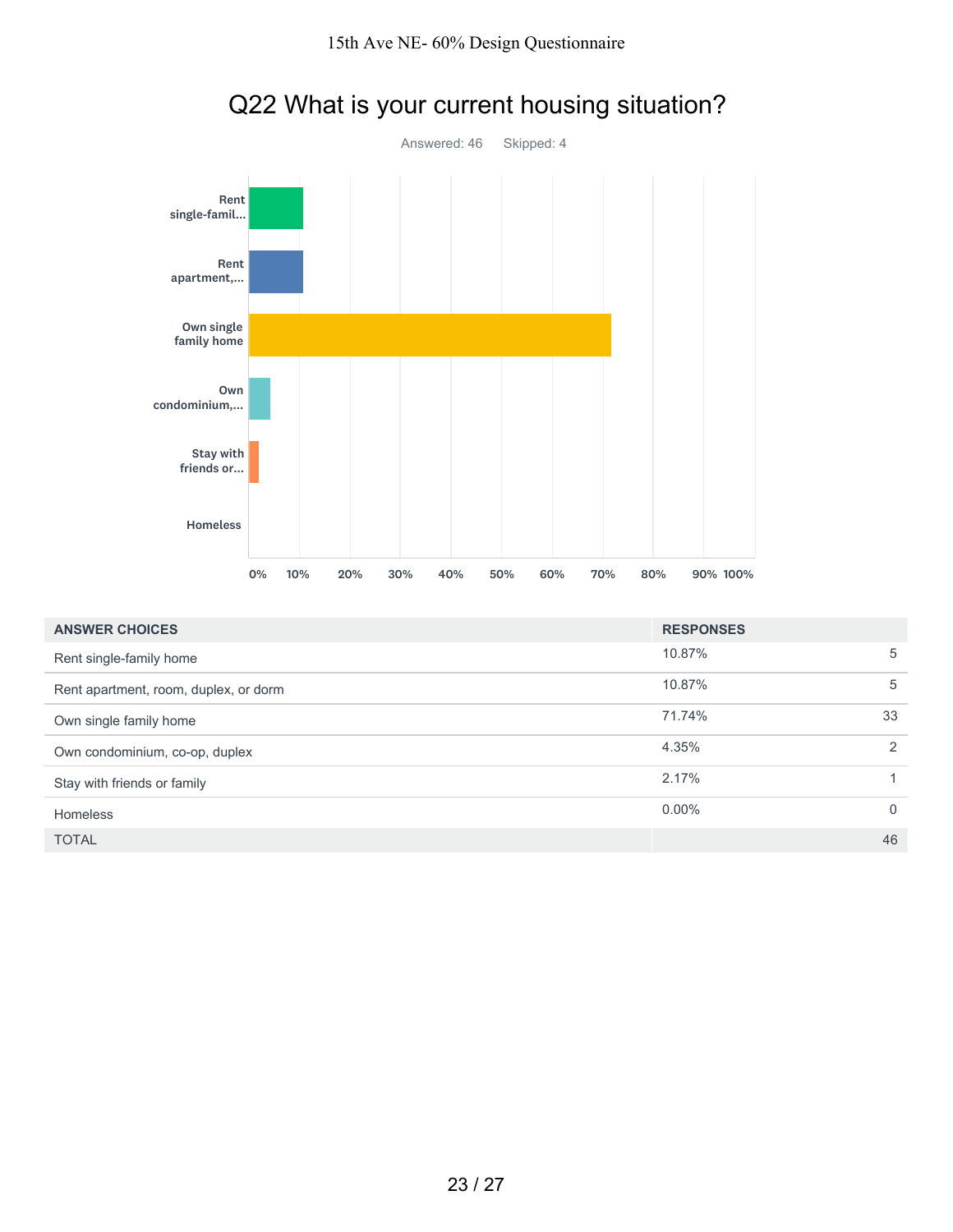

# Q23 What is your annual household income?

| <b>ANSWER CHOICES</b>  | <b>RESPONSES</b> |                |
|------------------------|------------------|----------------|
| \$7,500 or less        | $0.00\%$         | $\mathbf 0$    |
| \$7,501 to \$15,000    | 4.44%            | 2              |
| \$15,001 to \$25,000   | 2.22%            |                |
| \$25,001 to \$35,000   | 2.22%            | 1              |
| \$35,001 to \$55,000   | 2.22%            | 1              |
| \$55,001 to \$75,000   | 8.89%            | $\overline{4}$ |
| \$75,001 to \$100,000  | 8.89%            | $\overline{4}$ |
| \$100,001 to \$150,000 | 26.67%           | 12             |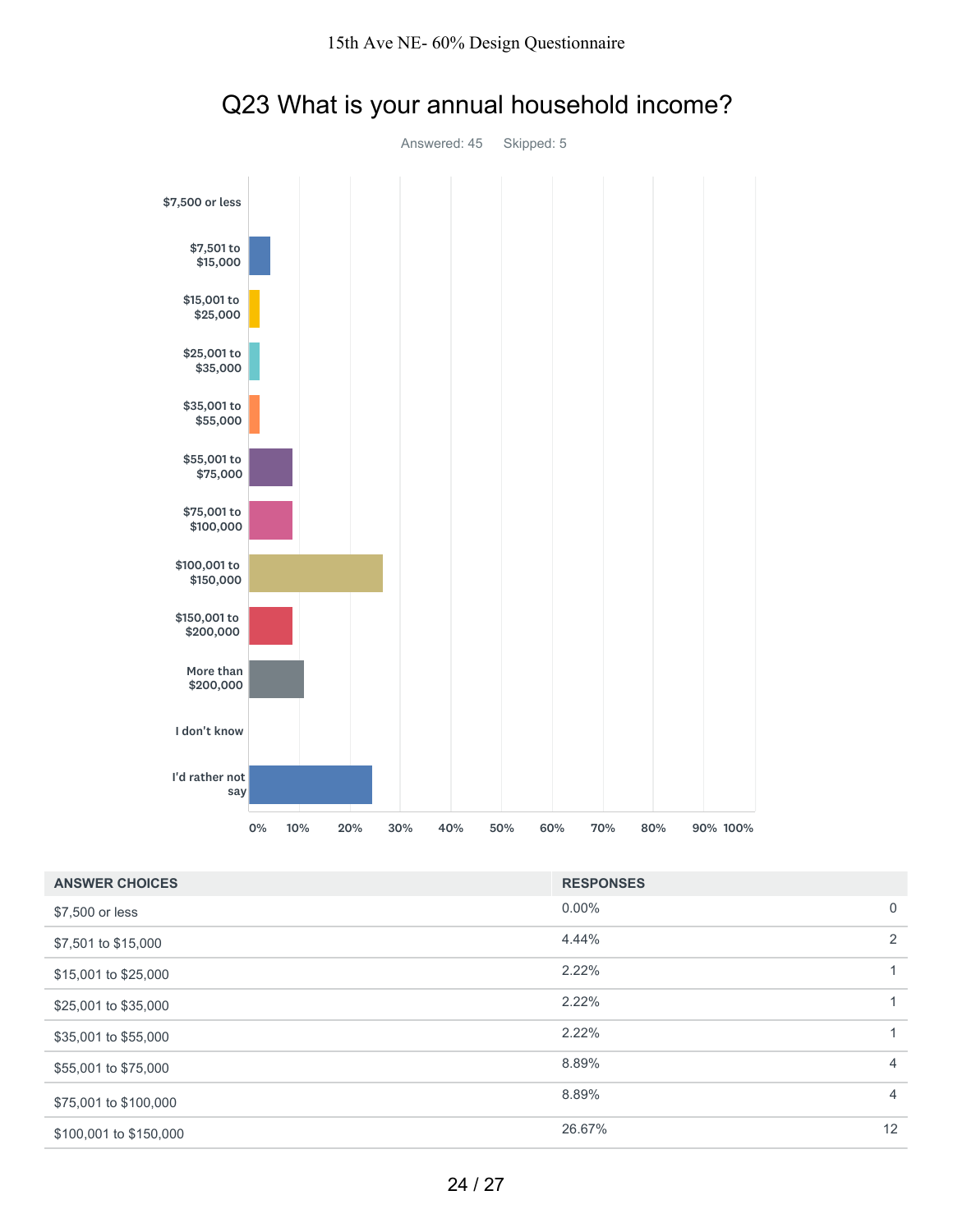#### 15th Ave NE- 60% Design Questionnaire

| \$150,001 to \$200,000 | 8.89%    |    |
|------------------------|----------|----|
| More than \$200,000    | 11.11%   | b  |
| I don't know           | $0.00\%$ |    |
| I'd rather not say     | 24.44%   |    |
| <b>TOTAL</b>           |          | 45 |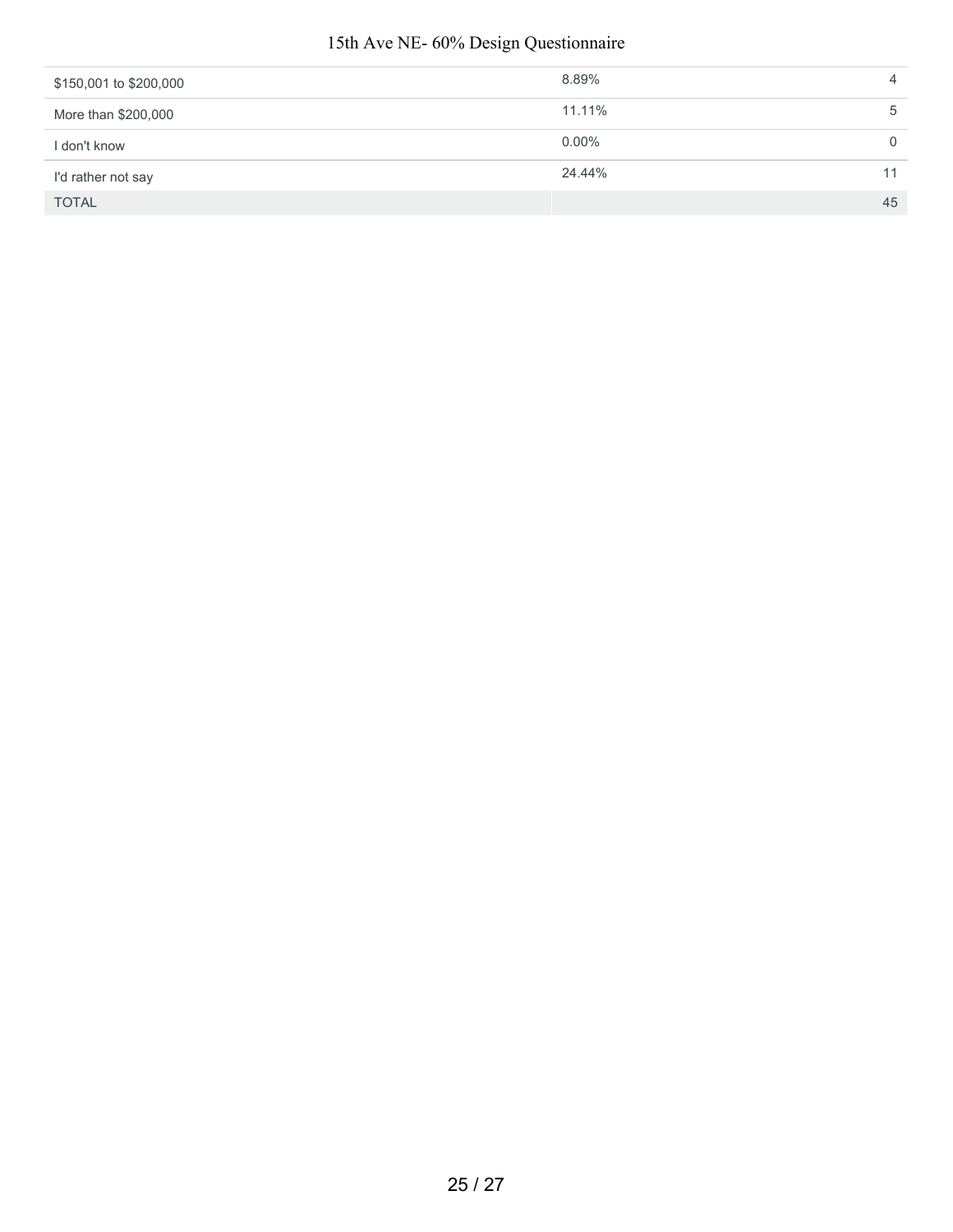

#### Q24 How did you learn about this project? (Choose all that apply)

| <b>ANSWER CHOICES</b>          | <b>RESPONSES</b> |                |
|--------------------------------|------------------|----------------|
| News media                     | 4.35%            | 2              |
| Neighborhood blog              | 26.09%           | 12             |
| City of Seattle / SDOT email   | 13.04%           | 6              |
| City of Seattle / SDOT website | 4.35%            | 2              |
| City of Seattle / SDOT mailer  | 47.83%           | 22             |
| Twitter                        | 8.70%            | $\overline{4}$ |
| Facebook                       | 4.35%            | 2              |
| Nextdoor                       | 17.39%           | 8              |